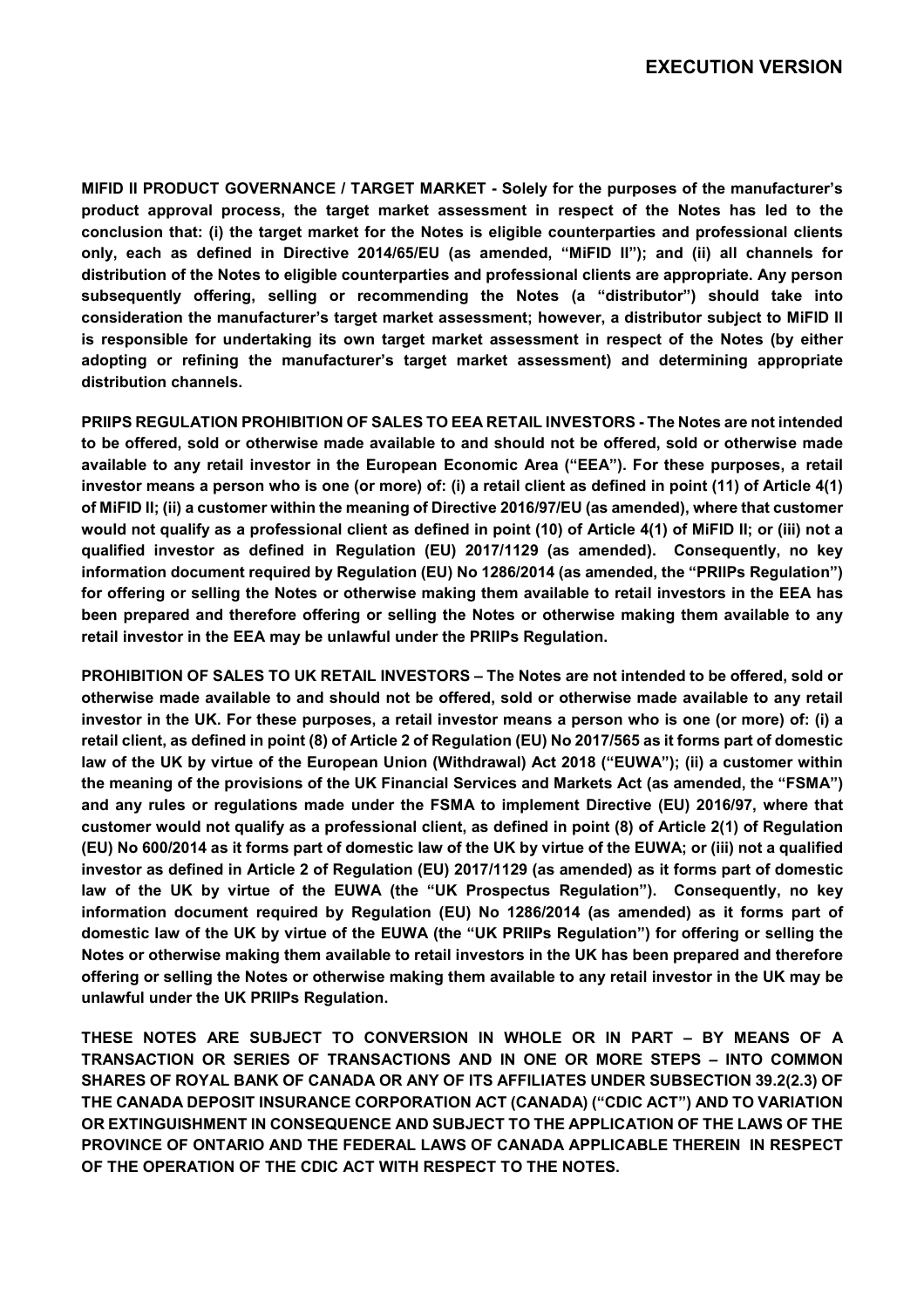# **Final Terms dated May 10, 2022**



**ROYAL BANK OF CANADA**  (*a Canadian chartered bank*) (the "**Issuer**")

Legal Entity Identifier (LEI): ES7IP3U3RHIGC71XBU11

Issue of HKD 724,000,000 4.03 per cent. Senior Notes due May 2029 issued pursuant to the Base Prospectus as part of the Programme for the Issue of Securities

# **PART A – CONTRACTUAL TERMS**

Terms used herein shall be deemed to be defined as such for the purposes of the Conditions (the "**Conditions**") set forth in the Base Prospectus dated July 23, 2021 and the supplemental Prospectuses dated August 31, 2021, January 5, 2022 and February 25, 2022 which together constitute a base prospectus (the "**Base Prospectus**") for the purposes of the UK Prospectus Regulation. This document constitutes the Final Terms of the Notes described herein for the purposes of Article 8 of the UK Prospectus Regulation and must be read in conjunction with such Base Prospectus in order to obtain all relevant information. The Base Prospectus, including all documents incorporated by reference therein, are available for viewing on the Issuer's website at *https://www.rbc.com/investor-relations/european-senior-notes-program.html* and copies may be obtained from the offices of the Issuer, 20th Floor, 200 Bay Street, Toronto, Ontario, Canada M5J 2J5 and the offices of the Issuing and Paying Agent, One Canada Square, London E14 5AL, England.

| 1. |       | Series Number:                                               | 65148                    |
|----|-------|--------------------------------------------------------------|--------------------------|
|    | (ii)  | Tranche Number:                                              | 1                        |
|    | (iii) | Date on which the Notes become<br>fungible:                  | Not Applicable           |
|    |       | <b>Specified Currency or Currencies:</b><br>(Condition 1.11) | Hong Kong Dollar ("HKD") |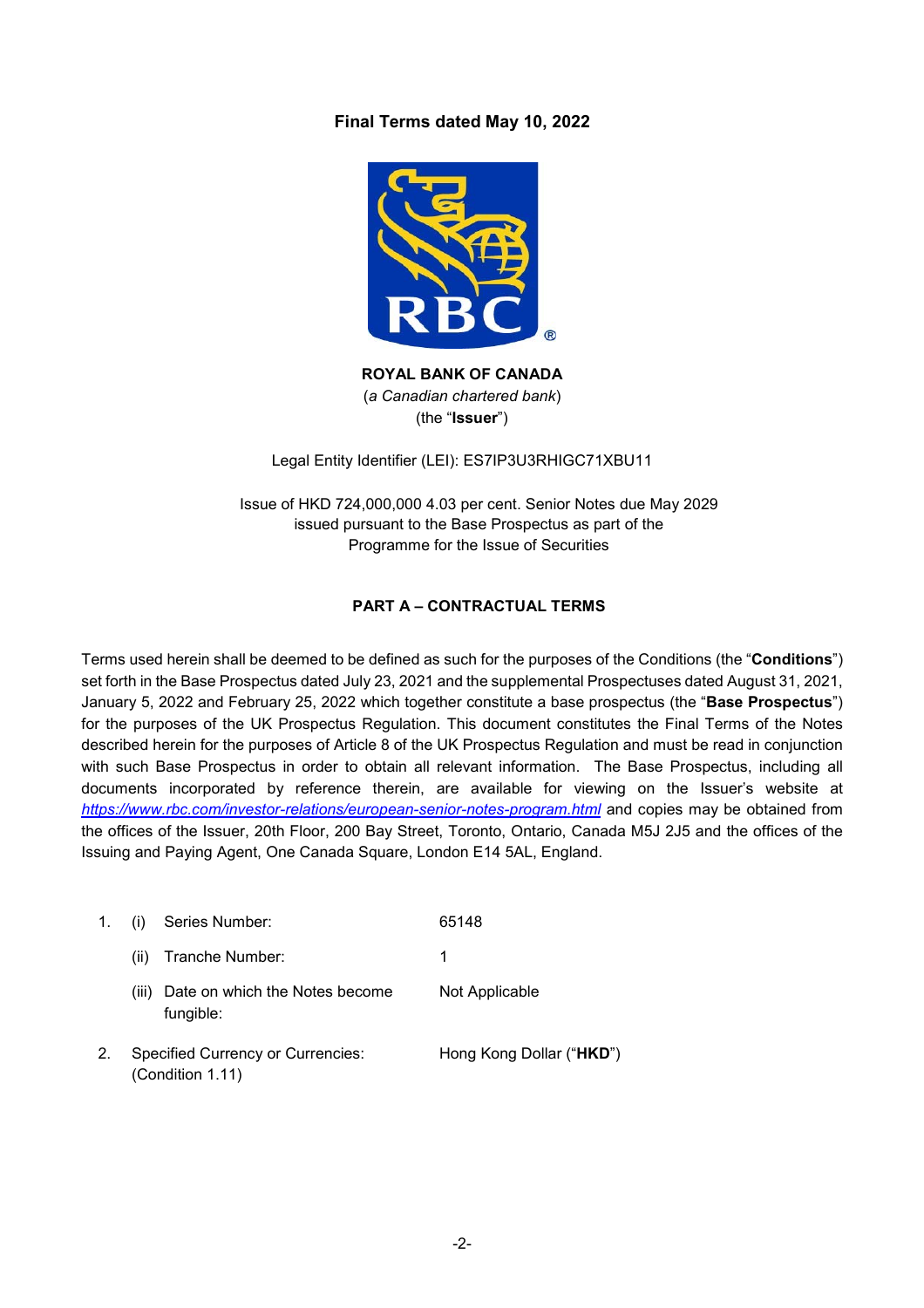|         | Series:<br>(i)                                                     | HKD 724,000,000                                                                                                             |
|---------|--------------------------------------------------------------------|-----------------------------------------------------------------------------------------------------------------------------|
|         | Tranche:<br>(ii)                                                   | HKD 724,000,000                                                                                                             |
| 4.      | <b>Issue Price:</b>                                                | 100 per cent. of the Aggregate Principal Amount                                                                             |
| 5.      | <b>Specified Denominations:</b><br>(i)<br>(Condition 1.08 or 1.09) | HKD 1,000,000                                                                                                               |
|         | <b>Calculation Amount:</b><br>(ii)                                 | HKD 1,000,000                                                                                                               |
|         | (iii) Minimum Trading Size:                                        | Applicable: HKD 1,000,000                                                                                                   |
| 6.      | Issue Date:<br>(i)                                                 | May 12, 2022                                                                                                                |
|         | Interest Commencement Date<br>(ii)                                 | <b>Issue Date</b>                                                                                                           |
|         | (iii) Trade Date                                                   | May 4, 2022                                                                                                                 |
| 7.      | Maturity Date:                                                     | May 12, 2029                                                                                                                |
| 8.      | Interest Basis:                                                    | 4.03 per cent. Fixed Rate<br>(further particulars specified below)                                                          |
| 9.      | Redemption/Payment Basis:                                          | Subject to any purchase and cancellation or early<br>redemption, the Notes shall be redeemed on the Maturity<br>Date at par |
| 10.     | Change of Interest Basis:                                          | Not Applicable                                                                                                              |
| 11.     | Put Option/ Call Option:                                           | Not Applicable                                                                                                              |
| 12. (i) | Date of Board approval for issuance<br>of Notes obtained:          | Not Applicable                                                                                                              |
|         | Status of the Notes:<br>(ii)                                       | <b>Senior Notes</b>                                                                                                         |
|         | 12A. Condition 4 - Negative Covenant<br>(Subordinated Notes):      | Not Applicable                                                                                                              |
| 13.     | <b>Bail-inable Notes:</b>                                          | Yes                                                                                                                         |
|         | PROVISIONS RELATING TO INTEREST (IF ANY) PAYABLE                   |                                                                                                                             |
|         | 14. Fixed Rate Note Provisions<br>(Condition 5.02 and 5.02a)       | Applicable                                                                                                                  |
|         | Rate of Interest:<br>(i)                                           | 4.03 per cent. per annum payable annually in arrear on<br>each Interest Payment Date up to and including the                |

Maturity Date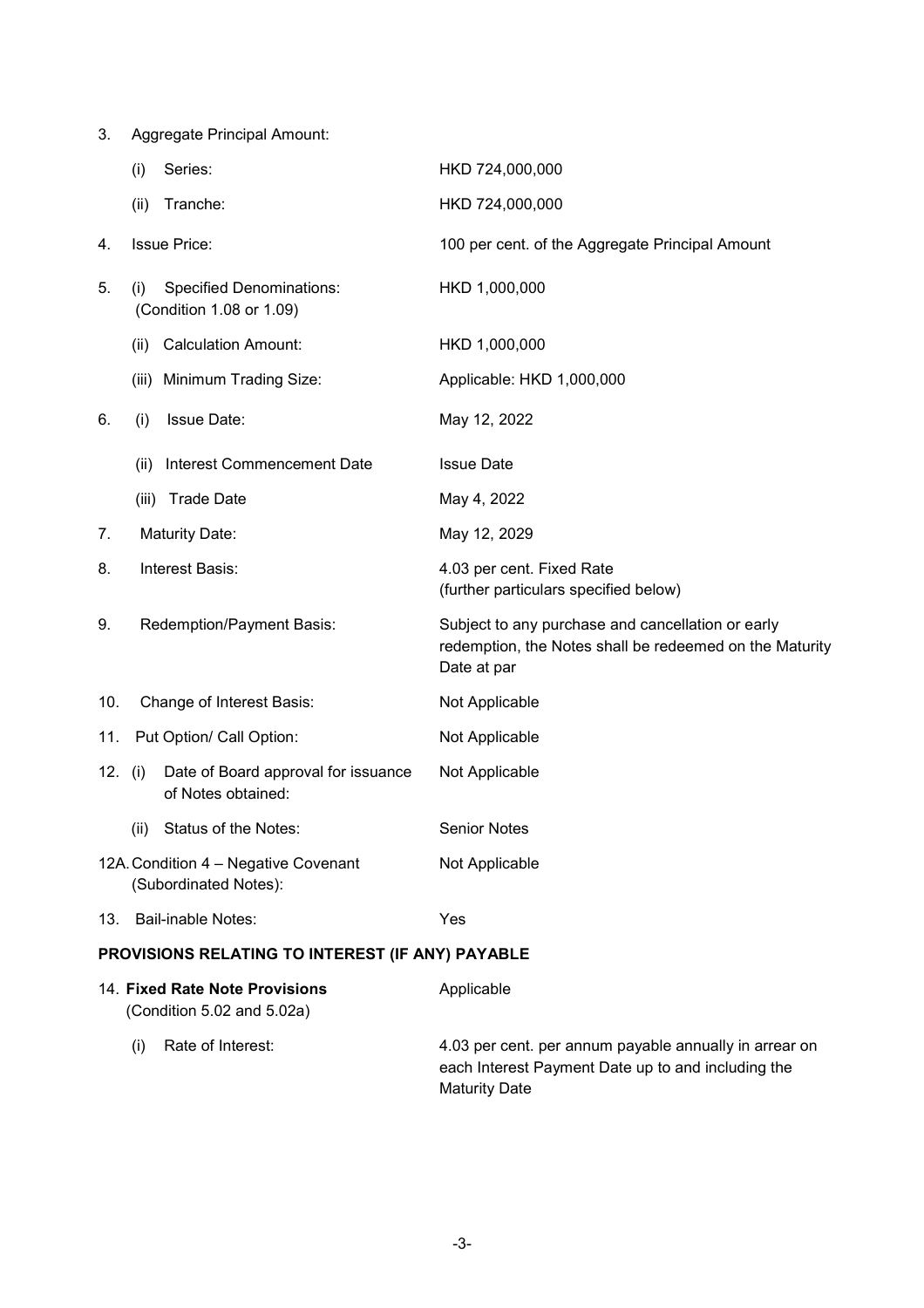|     | (ii)  | Interest Payment Date(s):                                                                           | 12 May in each year, commencing May 12, 2023, up to<br>and including the Maturity Date, adjusted for calculation of<br>interest and for payment day purposes in accordance with<br>the Business Day Convention specified in paragraph<br>14(iv) below |
|-----|-------|-----------------------------------------------------------------------------------------------------|-------------------------------------------------------------------------------------------------------------------------------------------------------------------------------------------------------------------------------------------------------|
|     | (iii) | <b>Adjusted Interest Periods:</b>                                                                   | Applicable                                                                                                                                                                                                                                            |
|     |       | (iv) Business Day Convention:                                                                       | Modified Following Business Day Convention                                                                                                                                                                                                            |
|     | (v)   | <b>Business Centre(s):</b>                                                                          | Hong Kong, London, New York and Toronto                                                                                                                                                                                                               |
|     |       | (vi) Fixed Coupon Amount:                                                                           | Not Applicable                                                                                                                                                                                                                                        |
|     |       | (vii) Broken Amount(s):                                                                             | Not Applicable                                                                                                                                                                                                                                        |
|     |       | (viii) Day Count Fraction:                                                                          | Actual/365 (Fixed)                                                                                                                                                                                                                                    |
|     |       | (ix) Determination Dates:                                                                           | Not Applicable                                                                                                                                                                                                                                        |
|     | (x)   | Default Rate:                                                                                       | As set out in Condition 5.04                                                                                                                                                                                                                          |
|     |       | (xi) Calculation Agent:                                                                             | Royal Bank of Canada, Toronto Branch, shall be the<br><b>Calculation Agent</b>                                                                                                                                                                        |
|     |       | (xii) Fixed Rate Resettable Note<br>Provisions (Condition 5.02b)                                    | Not Applicable                                                                                                                                                                                                                                        |
|     |       | 15. Floating Rate Note Provisions<br>(Condition 5.03)                                               | Not Applicable                                                                                                                                                                                                                                        |
|     |       | 16. Zero Coupon Note Provisions                                                                     | Not Applicable                                                                                                                                                                                                                                        |
|     |       | <b>PROVISIONS RELATING TO REDEMPTION</b>                                                            |                                                                                                                                                                                                                                                       |
| 17. |       | <b>Call Option</b><br>(Condition 6.03)                                                              | Not Applicable                                                                                                                                                                                                                                        |
|     |       | 18. Put Option<br>(Condition 6.06)                                                                  | Not Applicable                                                                                                                                                                                                                                        |
|     |       | 19. Final Redemption Amount of each Note                                                            | HKD 1,000,000 per Calculation Amount                                                                                                                                                                                                                  |
| 20. |       | <b>Bail-inable Notes - TLAC</b><br><b>Disqualification Event Call</b>                               | Not Applicable                                                                                                                                                                                                                                        |
|     |       | 21. Early Redemption Amount                                                                         |                                                                                                                                                                                                                                                       |
|     | (i)   | Early Redemption Amount(s) payable<br>on redemption for taxation reasons or<br>on event of default: | HKD 1,000,000 per Calculation Amount                                                                                                                                                                                                                  |
|     | (ii)  | Early Redemption Amount includes<br>amount in respect of accrued<br>interest:                       | No: together with the Early Redemption Amount, accrued<br>interest shall also be paid                                                                                                                                                                 |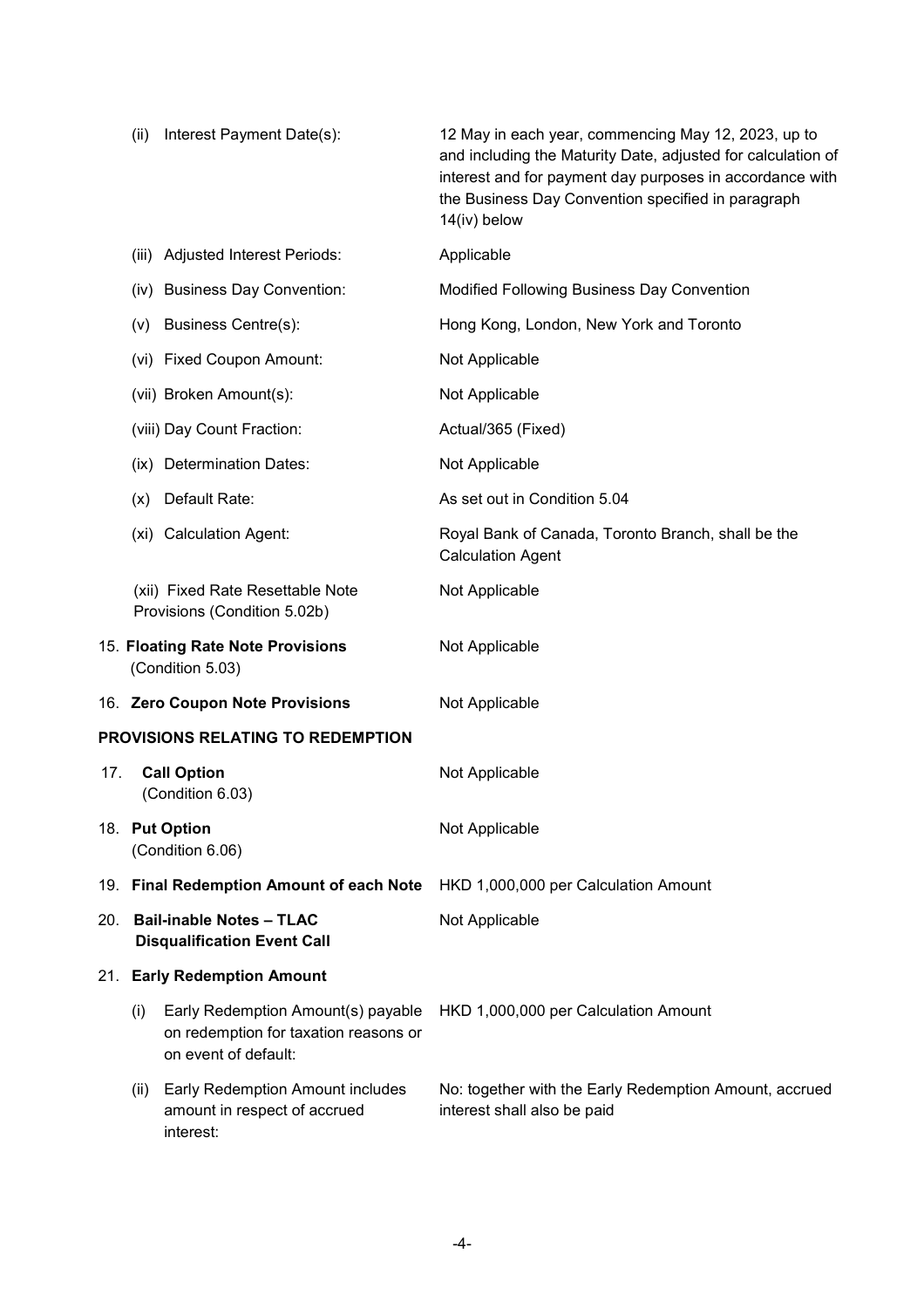# 22. **Provisions relating to the NVCC Automatic Conversion**  (Condition 8)

Not Applicable: the Notes are not Subordinated Notes

## **GENERAL PROVISIONS APPLICABLE TO THE NOTES**

| 23. (i) | Form of Notes:                                                                                        | <b>Bearer Notes</b>                                                                                                                                                                           |
|---------|-------------------------------------------------------------------------------------------------------|-----------------------------------------------------------------------------------------------------------------------------------------------------------------------------------------------|
|         |                                                                                                       | Temporary Global Note exchangeable for a Permanent<br>Global Note which is exchangeable for Definitive Notes in<br>the limited circumstances specified in the Permanent<br><b>Global Note</b> |
|         |                                                                                                       | Exchange Date: June 21, 2022                                                                                                                                                                  |
|         | (ii) New Global Note:                                                                                 | No                                                                                                                                                                                            |
|         | 24. Financial Centre(s) or other special<br>provisions relating to payment dates:                     | Hong Kong, London, New York and Toronto                                                                                                                                                       |
|         | 25. Relevant Renminbi Settlement Centre:                                                              | Not Applicable                                                                                                                                                                                |
|         | 26. Calculation Agent for purposes of<br>Condition 10.16 (if other than Issuing and<br>Paying Agent): | Not Applicable                                                                                                                                                                                |
|         | 27. Name and address of RMB Rate<br>Calculation Agent (for purposes of<br>Condition 10.17):           | Not Applicable                                                                                                                                                                                |
|         | 28. Branch of Account:                                                                                | Main branch in Toronto                                                                                                                                                                        |
|         | 29. Unmatured Coupons missing upon Early<br>Redemption:                                               | Condition 10.06(i) applies                                                                                                                                                                    |
|         | 30. Talons for future Coupons to be attached<br>to Definitive Notes (Condition 1.06)                  | No                                                                                                                                                                                            |
|         | 31. Alternative Currency Payment:                                                                     | Not Applicable                                                                                                                                                                                |
|         |                                                                                                       |                                                                                                                                                                                               |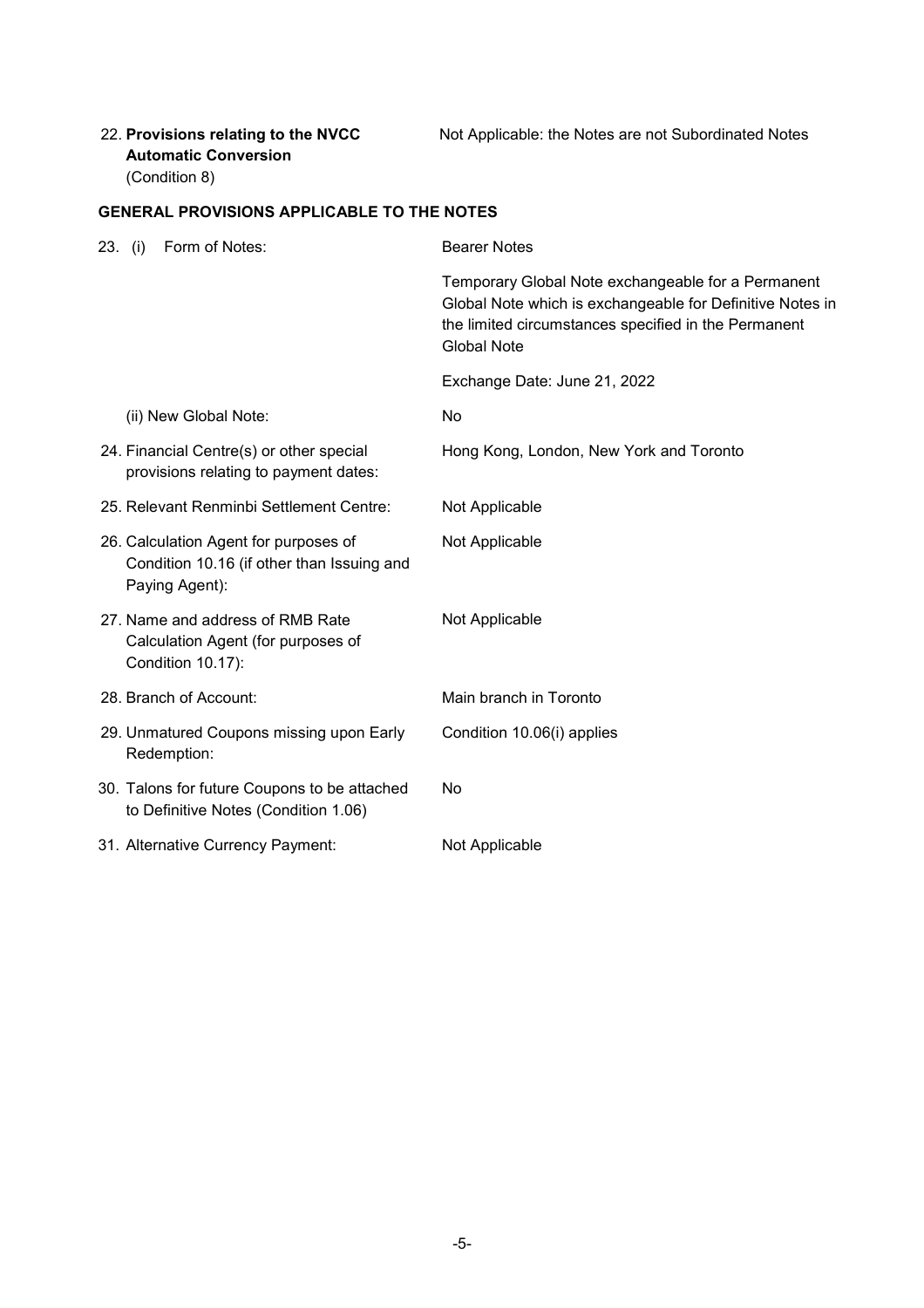## **THIRD PARTY INFORMATION**

The ratings explanations set out in Item 2. "Ratings" of Part B have been extracted from Moody's Canada, S&P Canada and Fitch (as applicable), as indicated. The Issuer confirms that such information has been accurately reproduced and that, so far as it is aware, and is able to ascertain from information published by Moody's Canada, S&P Canada or Fitch, no facts have been omitted which would render the reproduced information inaccurate or misleading.

Signed on behalf of the Issuer:

By:

Duly authorised

By:

Duly authorised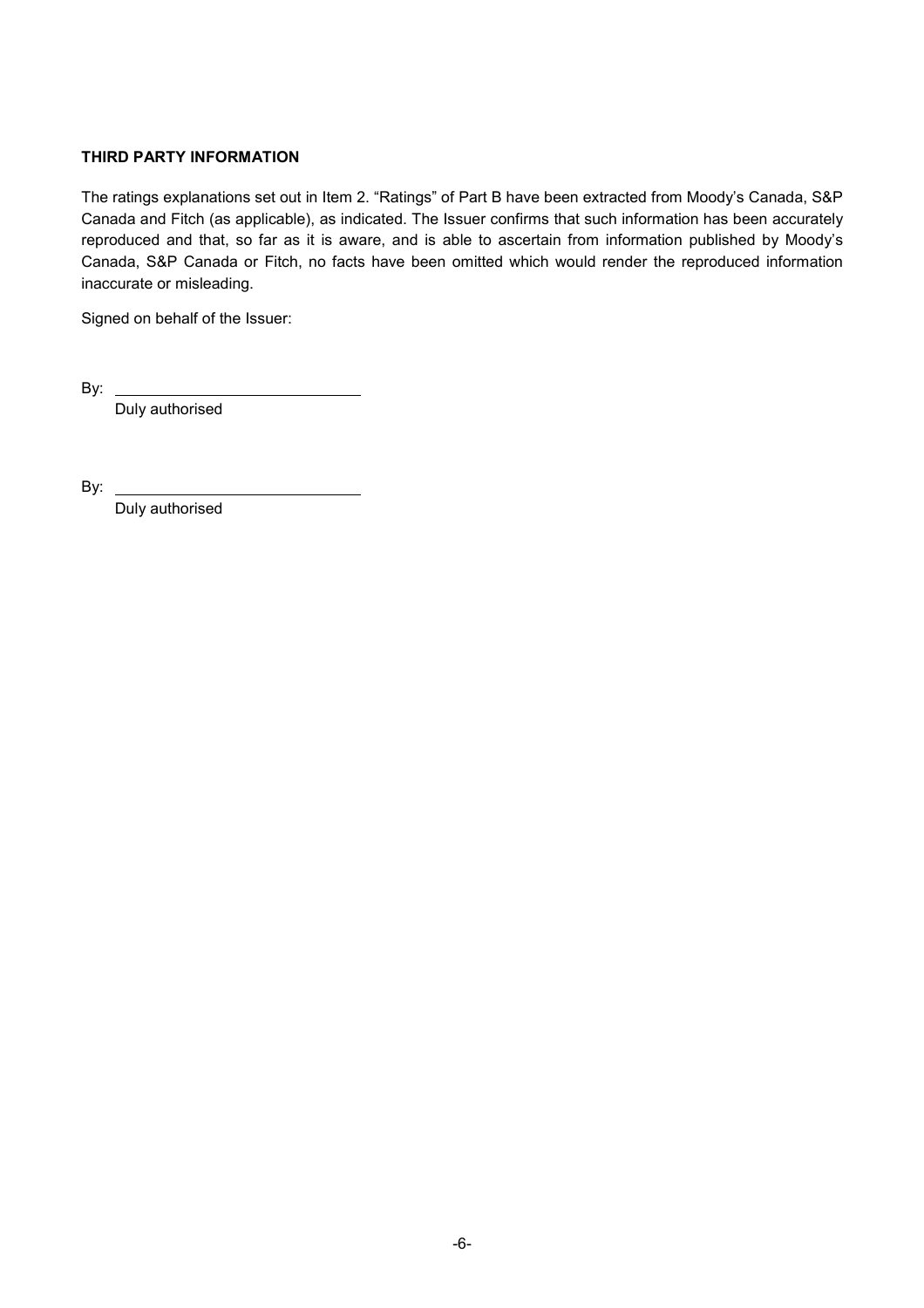## **PART B – OTHER INFORMATION**

#### **1. LISTING AND ADMISSION TO TRADING**

|    | (i)            | Listing/Admission to Trading:                       | Application has been made by the Issuer (or on its behalf)<br>for the Notes to be admitted to the Official List of the FCA<br>and to trading on the London Stock Exchange's Main<br>Market with effect from May 12, 2022.                                                                                                                                                                                               |
|----|----------------|-----------------------------------------------------|-------------------------------------------------------------------------------------------------------------------------------------------------------------------------------------------------------------------------------------------------------------------------------------------------------------------------------------------------------------------------------------------------------------------------|
|    | (ii)           | Estimate of total expenses related<br>to admission: | GBP 3,950                                                                                                                                                                                                                                                                                                                                                                                                               |
| 2. | <b>RATINGS</b> |                                                     |                                                                                                                                                                                                                                                                                                                                                                                                                         |
|    | Ratings:       |                                                     | The Notes to be issued have been specifically rated:                                                                                                                                                                                                                                                                                                                                                                    |
|    |                |                                                     | S&P Canada: A                                                                                                                                                                                                                                                                                                                                                                                                           |
|    |                |                                                     | A long term obligation rated "A" is somewhat more susceptible<br>to the adverse effects of changes in circumstances and<br>economic conditions than obligations in higher-rated categories.<br>However, the Issuer's capacity to meet its financial commitments<br>(Source:<br>S&P.<br>obligation is still strong.<br>the<br>on<br>https://www.standardandpoors.com/en US/web/guest/arti<br>cle/-/view/sourceId/504352) |

Moody's Canada: A1

Obligations rated "A" are considered upper medium-grade and are subject to low credit risk. The modifier "1" indicates the highest ranking within this category. (Source: https://ratings.moodys.io/ratings)

Fitch: AA-

Obligations rated "AA" denote expectations of very low default risk. They indicate very strong capacity for payment of financial commitments. This capacity is not significantly vulnerable to foreseeable events. The modifier "-" indicates the lowest ranking in this category. (Source: Fitch, https://www.fitchratings.com/products/ratingdefinitions#rating-scales)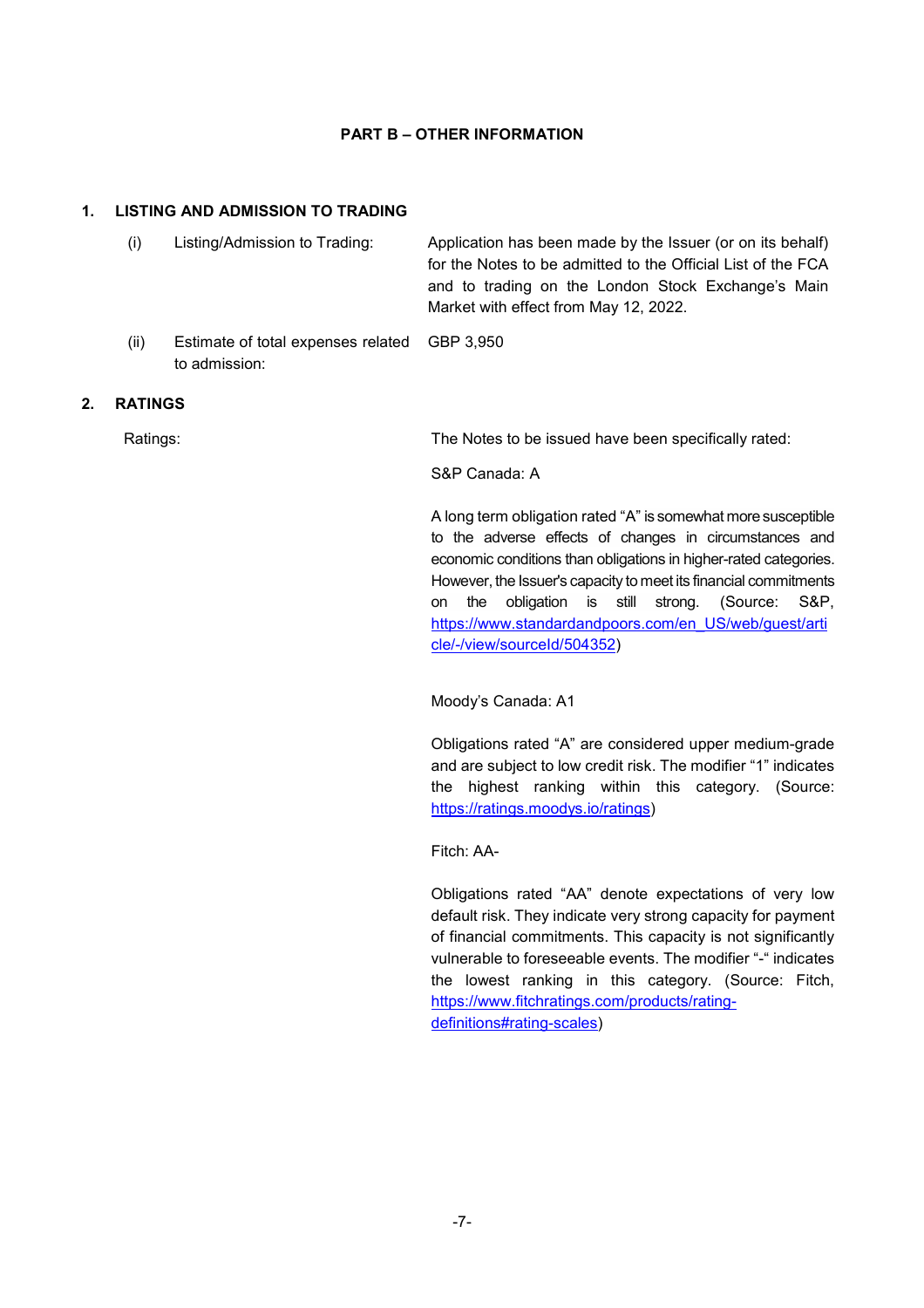#### **3. INTERESTS OF NATURAL AND LEGAL PERSONS INVOLVED IN THE ISSUE**

Save for any fees payable to Crédit Agricole Corporate and Investment Bank as discussed in "Subscription and Sale", so far as the Issuer is aware, no person involved in the offer of the Notes has an interest material to the offer.

#### **4.** *Fixed Rate Notes only* **– YIELD**

| Indication of yield: | 4.03 per cent. per annum                                                                                               |
|----------------------|------------------------------------------------------------------------------------------------------------------------|
|                      | The yield is calculated at the Issue Date on the basis of the<br>Issue Price. It is not an indication of future yield. |

#### **5. OPERATIONAL INFORMATION**

- (i) ISIN: XS2478702967
- (ii) Common Code: 247870296
- (iii) CFI: See the website of the Association of National Numbering Agencies (ANNA) or alternatively sourced from the responsible National Numbering Agency that assigned the ISIN
- (iv) FISN: See the website of the Association of National Numbering Agencies (ANNA) or alternatively sourced from the responsible National Numbering Agency that assigned the ISIN
- (v) WKN or any other relevant codes: Not Applicable

(vi) Any clearing system(s) other than Euroclear Bank SA/NV and Clearstream Banking S.A., their addresses and the relevant identification number(s): Not Applicable

(vii) Names and addresses of additional Paying Agent(s), Registrar and Transfer Agents (if any): Not Applicable

(viii) Intended to be held in a manner which would allow Eurosystem eligibility: Not Applicable

#### **6. DISTRIBUTION**

| <b>Canadian Selling Restrictions:</b><br>(i)                                                          | <b>Canadian Sales Not Permitted</b> |
|-------------------------------------------------------------------------------------------------------|-------------------------------------|
| Prohibition of Sales to EEA Retail Applicable<br>(ii)<br>Investors:                                   |                                     |
| (iii) Prohibition of Sales to UK Retail Applicable<br>Investors:                                      |                                     |
| (iv) Whether TEFRA D or TEFRA C TEFRA D Rules applicable<br>applicable or TEFRA Rules not applicable: |                                     |